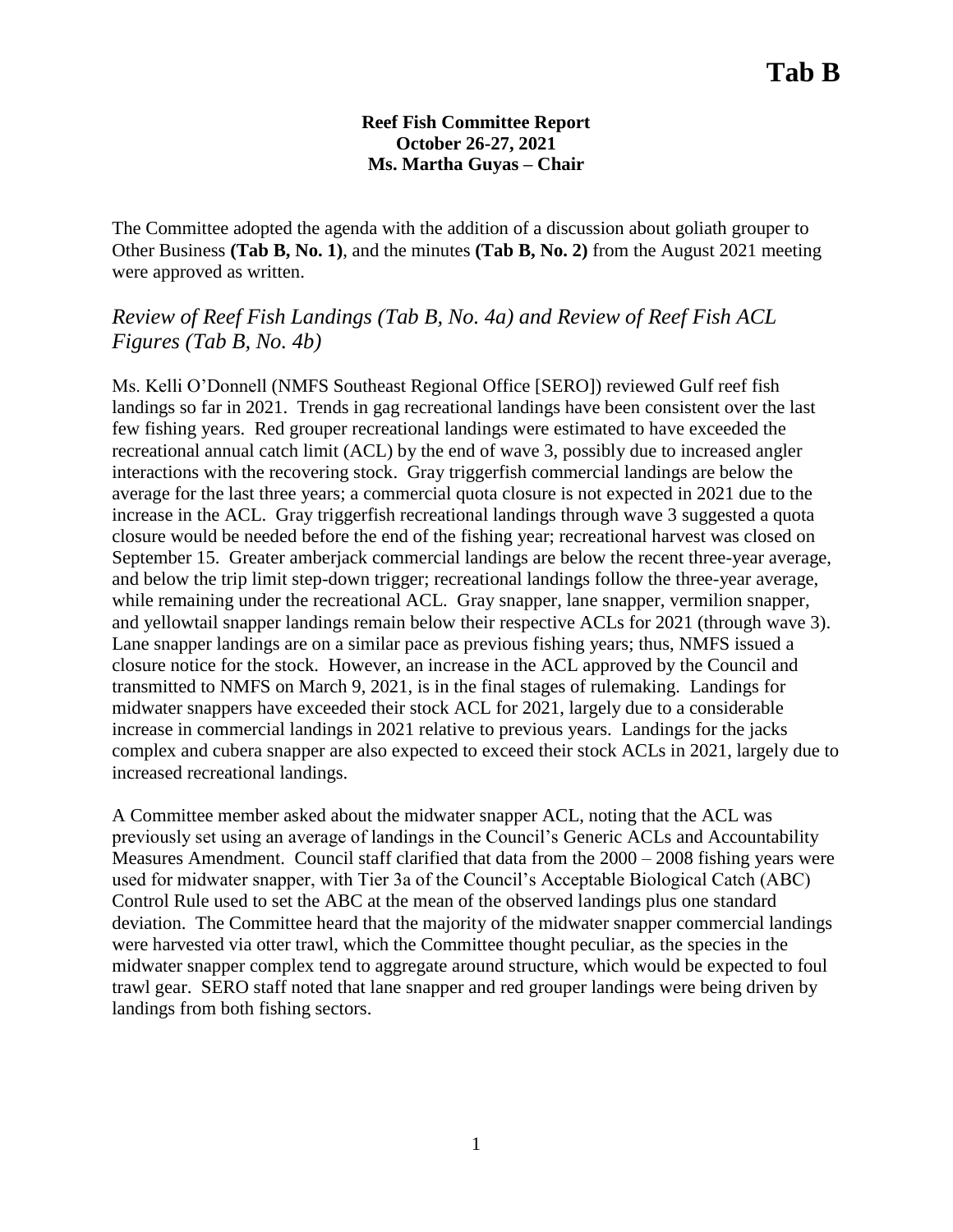## *Gray Triggerfish Commercial Landings and Management Review (Tab B, No. 4c)*

The Council requested that staff look into the commercial gray triggerfish landings history since the implementation of catch level increases in July 2021. Dr. Carrie Simmons (Council Staff) reviewed the current commercial management measures for gray triggerfish in the Gulf. Presently, commercial vessels have a trip limit of 16 fish and a minimum size limit of 14 inches fork length (FL), with the commercial annual catch target (ACT) set 5% below the commercial ACL. When the commercial ACT is projected to be reached, the commercial fishery for gray triggerfish is closed; if commercial landings exceed the commercial ACL, then an overage adjustment is applied to the following year's commercial ACL. The Reef Fish Advisory Panel (AP) has asked that the commercial trip limit be increased. Dr. Simmons noted that if the Council wants to consider an increase in the commercial trip limit for gray triggerfish, it could be added to the Framework Action: Modifications to Vermilion Snapper Bag Limits and Gray Triggerfish Recreational Fixed Closed Season.

The Committee recommends, and I so move, **to add an action to the Framework Action: Modifications to Vermilion Snapper Bag Limits and Gray Triggerfish Recreational Fixed Closed Season to adjust the commercial gray triggerfish trip limits**.

#### *Motion carried without opposition*.

### *Imputed 2020 Landings for Gulf Managed Species (Tab B, No. 4d)*

Dr. Richard Cody from the NOAA Office of Science and Technology (NOAA OST) presented a summary of the imputation methods implemented to account for data not collected by the Marine Recreational Information Program (MRIP) due to COVID-19 restrictions and considerations in 2020. In general, 2020 recreational catch and effort estimates exhibited no unexpected or extreme results, and were viewed by NOAA OST as being typically in line with prior years or recent trends. Impacts of data gaps and imputation were variable across states and fishing modes, but limited at annual and regional levels. Most of the data gaps in 2020 (including lengths and weights) were in the MRIP Access Point Angler Intercept Survey (APAIS), specifically in wave 2 (March and April) and the first half of wave 3 (May and June). Also, for the headboat mode, no dockside sampling was resumed in 2020 post-COVID-19 restrictions; however, data validation, quality assurance visits, and reporting via the Southeast Region Headboat Survey continued. Dr. Cody clarified the difference between the gray cells in the imputed data, which indicated a true loss of sampling, and the white cells, which represent no sampling assignment for that state at that time.

Committee members asked about the disparities between the length and weight sampling data collection in the data displayed. Dr. Cody replied that lengths and weights are collected concurrently, and that sometimes some of these data aren't collected for a variety of reasons. Committee members asked why the cells wouldn't match up if sampling had occurred. He responded that the cells are coded based on the data collected for that cell over the last three years, and that incomplete assignments can affect the data as they are represented in the figure.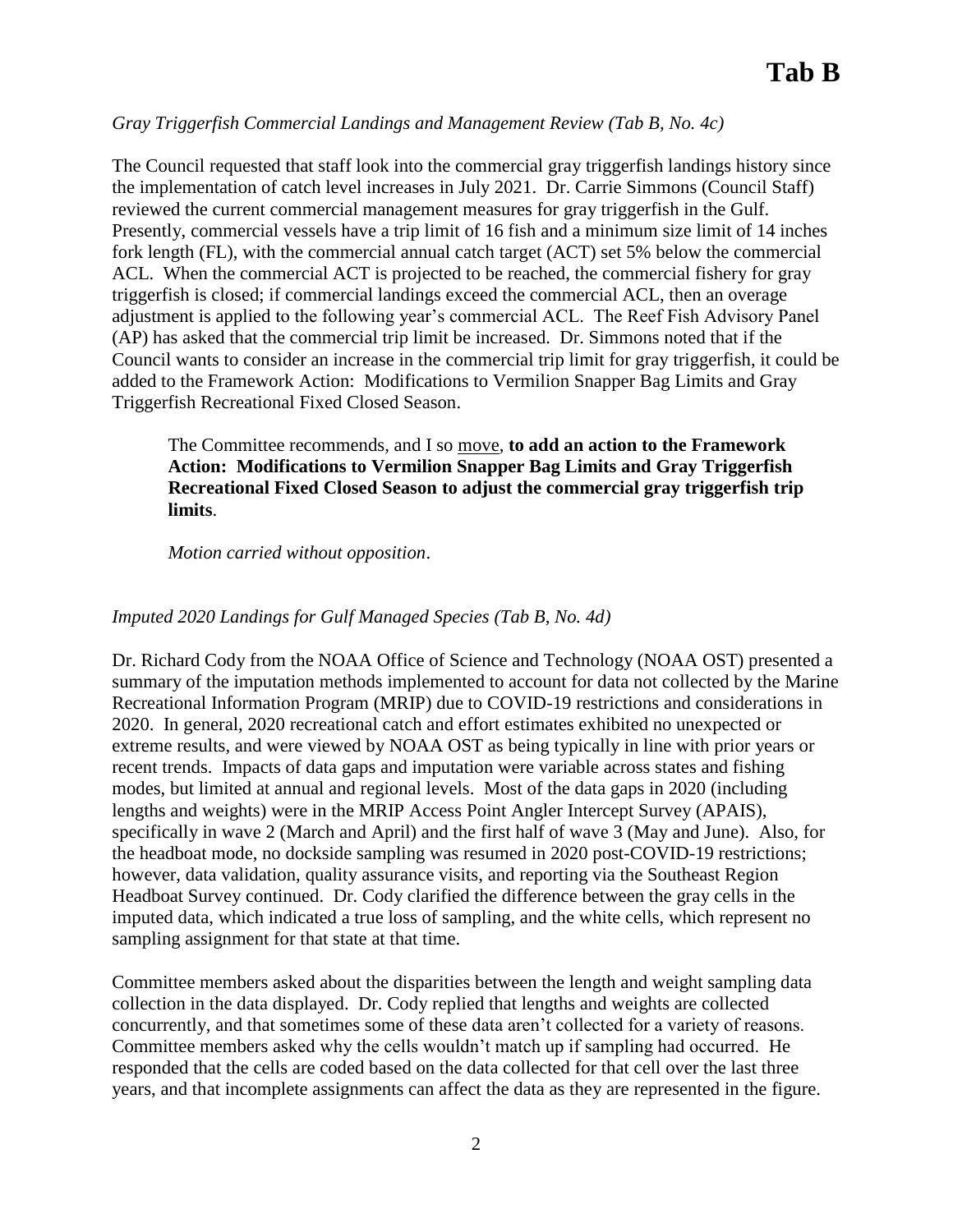Dr. Cody described an imputation approach to fill gaps in the data. All APAIS data from 2018 and 2019 collected within the corresponding 2020 data gap periods were combined with available 2020 data, with the original sample weights for 2018 and 2019 data down-weighted by a factor of 2 to account for using two years of data. NOAA OST discussed this method with its MRIP statistical consultants, who thought the method appropriate, and standard 2-month MRIP wave estimates of catch and effort were generated. NOAA OST will revisit the 2020 estimates once sampling is completed for 2021, with an evaluation of changes to 2020 estimates using imputed records from 2019 and 2021 conducted and compared to the same using 2018 and 2019.

Dr. Cody demonstrated the effects of imputation for 2020 landings and releases for different Gulf species. Estimated landings and releases for gag were observed to be similar, with point estimates falling within the standard error of the imputed and observed data. A Committee member thought it necessary to consider the recreational landings and releases in weight instead of numbers, which would be affected by the number of observed weights collected through APAIS. This is because the fisheries are managed by weight, not by numbers of fish. Another Committee member noted that the releases estimated for gag are more than double that observed to have been retained; Dr. Cody replied that it is not atypical for releases to be greater than retained catch, due to management considerations like bag limits and fishing seasons.

The effects of imputation [percent imputed data for 2020] on red grouper [7%], red snapper [0%], gray triggerfish [35%], greater amberjack [7%], and cobia [14%] were observed to be similar to gag [1%], in that differences between imputed and observed data were not significantly different. For king mackerel [17%], more of an effect of using imputed data were observed, and may be attributable to data being over- or under-represented by a wave in the imputed data.

Dr. Cody reviewed differences in effort estimates for the 2020 fishing year compared to previous years. Generally, effort estimates for Mississippi, Alabama, and Florida were not dissimilar between the 2018, 2019, and 2020 fishing years. The MRIP Fishing Effort Survey (FES) continued unencumbered by COVID-19 restrictions; however, the APAIS survey does help inform effort by region, as it helps capture effort by nonresident anglers. The Committee noted that the effort estimates for 2020 were somewhat dissimilar in trend compared to the 2018 and 2019 fishing years, in that fishing effort was observed to increase from wave 2 through wave 5, perhaps because fishing was one of the few activities relatively open to stakeholders while other terrestrial recreational activities were more limited.

## *FINAL ACTION: Framework Action: Modification of Gulf of Mexico Red Grouper Catch Limits (Tab B, No. 5)*

Ms. Muehlstein reviewed the public comments for the draft framework action. Dr. Freeman then reviewed the purpose and need statements, as well as the alternatives. He noted that the Council selected a preferred alternative at its August 2021 meeting and that the overfishing limit (OFL), ABC, ACLs, and ACTs would all increase with the preferred alternative. A Committee member inquired why there was a significant change in mean weight of Gulf red grouper landed by the recreational sector pre-1990 and post-1990. SERO staff replied that there was a minimum size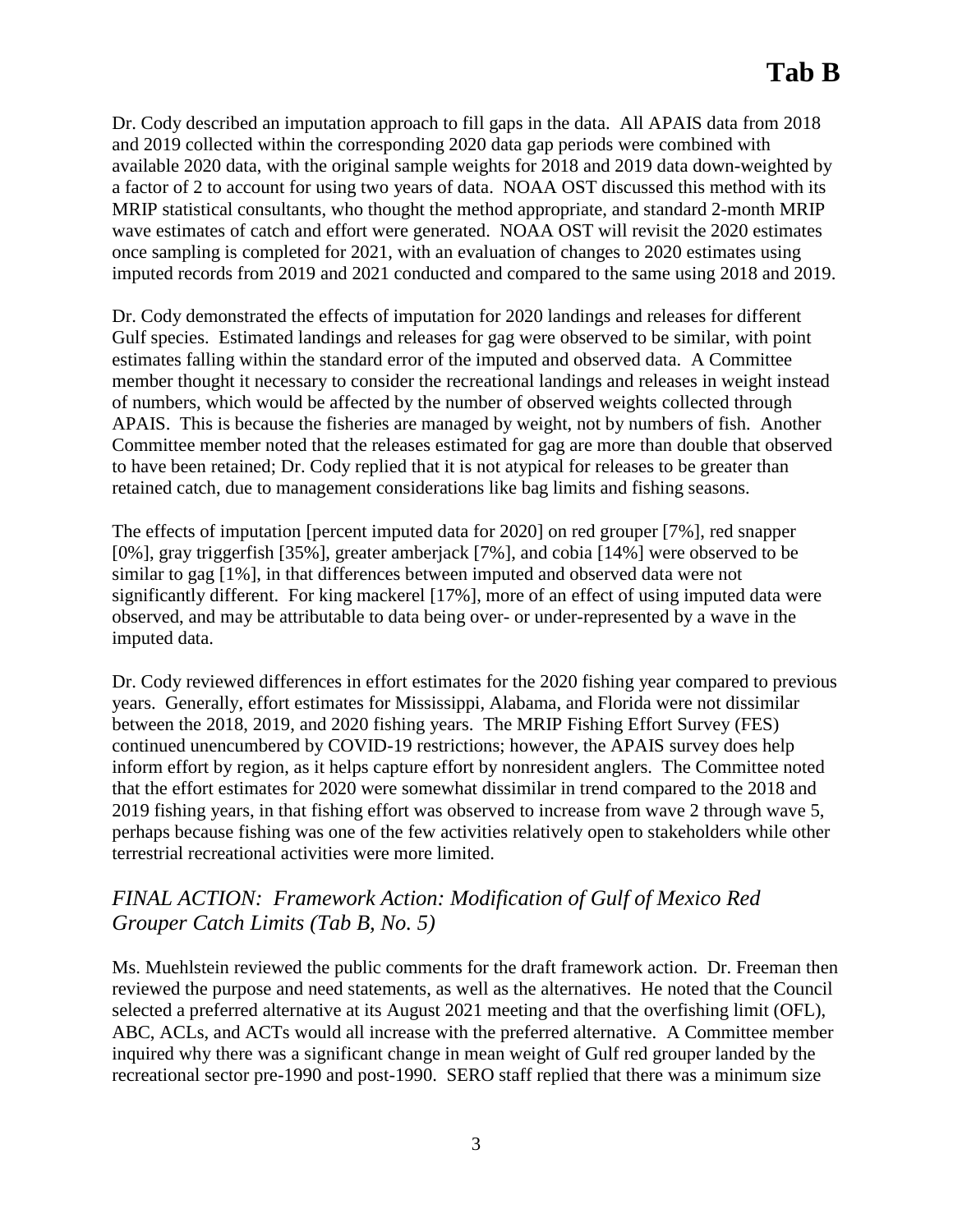limit implemented around 1990, which may have led to the recreational sector landing larger red grouper.

SERO staff reviewed the red grouper landings for 2020, as well as 2021 landings as of October 13, 2021 (Tab B, No. 4b). NOAA General Counsel then reviewed the codified text.

The Committee recommends, and I so move, **to recommend approval of Framework Action: Modification of Gulf of Mexico Red Grouper Catch Limits and that it be forwarded to the Secretary of Commerce for review and implementation, and deem the codified text as necessary and appropriate, giving staff editorial license to make the necessary changes in the document. The Council Chair is given the authority to deem any changes to the codified text as necessary and appropriate.**

*Motion carried without opposition.*

## *Presentation on SEDAR 70: Greater Amberjack Stock Assessment Report (Tab B, No. 6)*

Dr. Jim Nance (Chair, Scientific and Statistical Committee [SSC]) described the SSC's review of the revised projections for Gulf greater amberjack, which now use a revised projections code. This revision supplements the forecasting abilities of Stock Synthesis, and allows for the consideration of a variety of sector allocation scenarios. Parameterizing the projections required several decisions to be made, including: years for averaging fishing mortality, selectivity, and recruitment; retention parameters; treatment of interim landings; and, sector allocation ratio(s), if applicable. The SSC noted in its review that future recruitment defines expectations of stock productivity, and that fleet selectivity and retention functions can have varying effects on the projections based on the sector allocations assumed. These factors can ultimately affect the estimation of management benchmark targets, and estimates of stock status determination criteria. The SSC thought that the lower recent recruitment was likely more representative of the greater amberjack stock in the near-term, and acknowledged that a longer time period of recruitment could be used to inform the OFL. Importantly, the SSC did not want to set overly optimistic catch advice based on potentially implausible higher average recruitment, and thought that setting the ABC using a more recent recruitment level better reflects contemporary stock and fishery dynamics. Ultimately, the SSC decided to maintain setting the ABC equivalent to 75% of the spawning stock biomass (SSB) at the proxy for maximum sustainable yield (MSY), which is set at a 30% spawning potential ratio (SPR;  $SSB_{SPR30\%}$ ), as was done when the SSC last revised SEDAR 70.

Dr. Nance continued, stating that projections for ABC still aim to rebuild the greater amberjack stock by 2027. Generally, as fish are allocated to the recreational sector, the yields decrease to account for additional dead discards by that sector. The SSB for greater amberjack has oscillated, but remained generally consistent, since the 1990s. The SSC thought it most appropriate to continue using the current fishing mortality  $(F)$  at MSY proxy of  $F_{SPR30\%}$ , while also using the current stock-recruit relationship (SRR) curve to inform recruitment. The SSC recognized the yield reductions necessary for greater amberjack, and thought that careful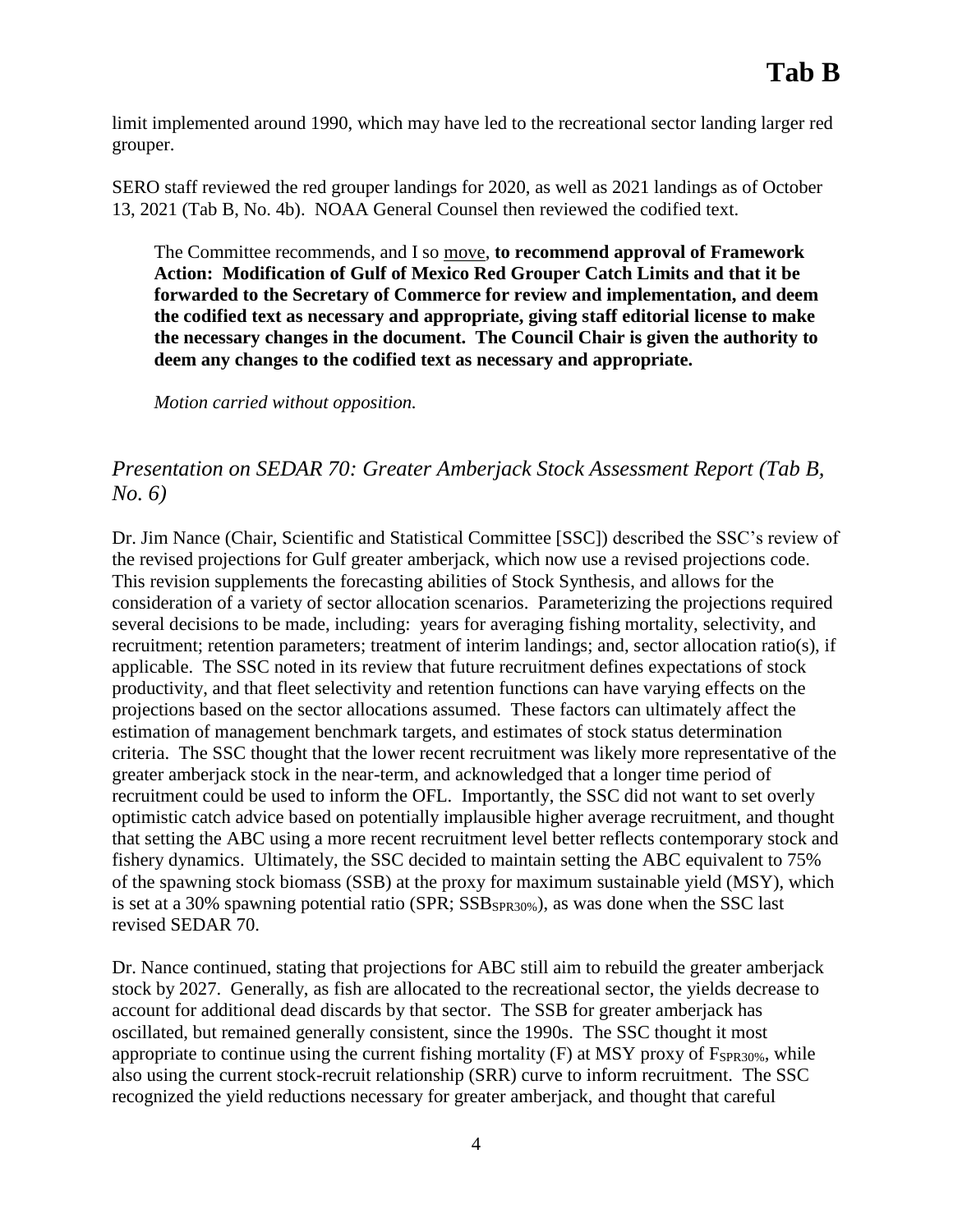consideration would be needed in determining future management. The SSC recommended to continue with the 30% SPR reference point in the rebuilding projections, using the SRRinformed recruitment, with the ABC based on the low recruitment scenario (2009-2018). Further, the SSC determined that SEDAR 70 represents the best scientific information available, and that as of the terminal data year of 2018, the stock is overfished and is undergoing overfishing.

Generally, the uncertainty observed in the later years of the recent recruitment period is attributable to the lack of data to inform what may happen beyond the terminal year of data. When the projections are parameterized, assumptions are made about future conditions for the stock, and this information is fed back into the model to help refine final estimates for management benchmarks. The SSC will review the finalized projections under the various sector allocation scenarios being considered by the Council at its November 18, 2021, hybrid meeting in Tampa, Florida.

## *Presentation on SEDAR 72: Gag Grouper Stock Assessment Report (Tab B, No. 7)*

Dr. Nance presented the SSC's deliberations about the SEDAR 72 assessment of gag grouper. SEDAR 72 incorporated MRIP-FES recreational catch and effort data, updated data inclusions, adjustments to fleet selectivities, red tide analyses, and model variability. Some SSC members contended that data estimated prior to the MRIP time period (pre-1981) should be excluded due to their lack of precision and plausibility. The SEFSC replied that removing the pre-1981 recreational catch and effort data does not have a substantial effect on the stock status, but does help with tuning the model to the initial estimates of exploitation rates. Further, commercial data from pre-1981 are thought to be plausible.

A sensitivity run was conducted to examine the recreational catch and effort data generated by the Florida Fish and Wildlife Conservation Commission's Gulf Reef Fish Survey (now called the State Reef Fish Survey [SRFS]). Hindcasting for the data (calibrated to MRIP-FES) was available back to 1981; prior to 1981, mean catch per unit effort (CPUE) for 1981 – 1985 was used to estimate the historical CPUE. Trends in model outputs were observed to be commensurate using SRFS; however, the lower level of landings reported through SRFS compared to MRIP-FES does result in a lower estimate of SSB, exploitation rate, and age-0 recruits. The SSC discussed the merits and feasibility of using SRFS for monitoring recreational catch and effort for gag grouper in the future. SRFS has increased precision and reporting frequency compared to MRIP, and may be more appropriate for monitoring gag private angler landings. Gag is a Florida-centric stock, and almost all harvest is recorded by SRFS. The SSC recommended that the SRFS sensitivity run receive the full suite of model performance and diagnostics, just like MRIP-FES. The SEFSC countered, recommending the use of a scalar to convert the recreational portion of the recommended catch limits into SRFS data currency instead. The justification for this recommendation was a preference to have full suite modeling efforts work through the SEDAR process. Following this, the SSC requested a review of the proposed scalar method.

Dr. Nance stated that SSB can be characterized by female-only or combined male and female SSB. Female-only SSB provides best estimates of biological reference points if the potential for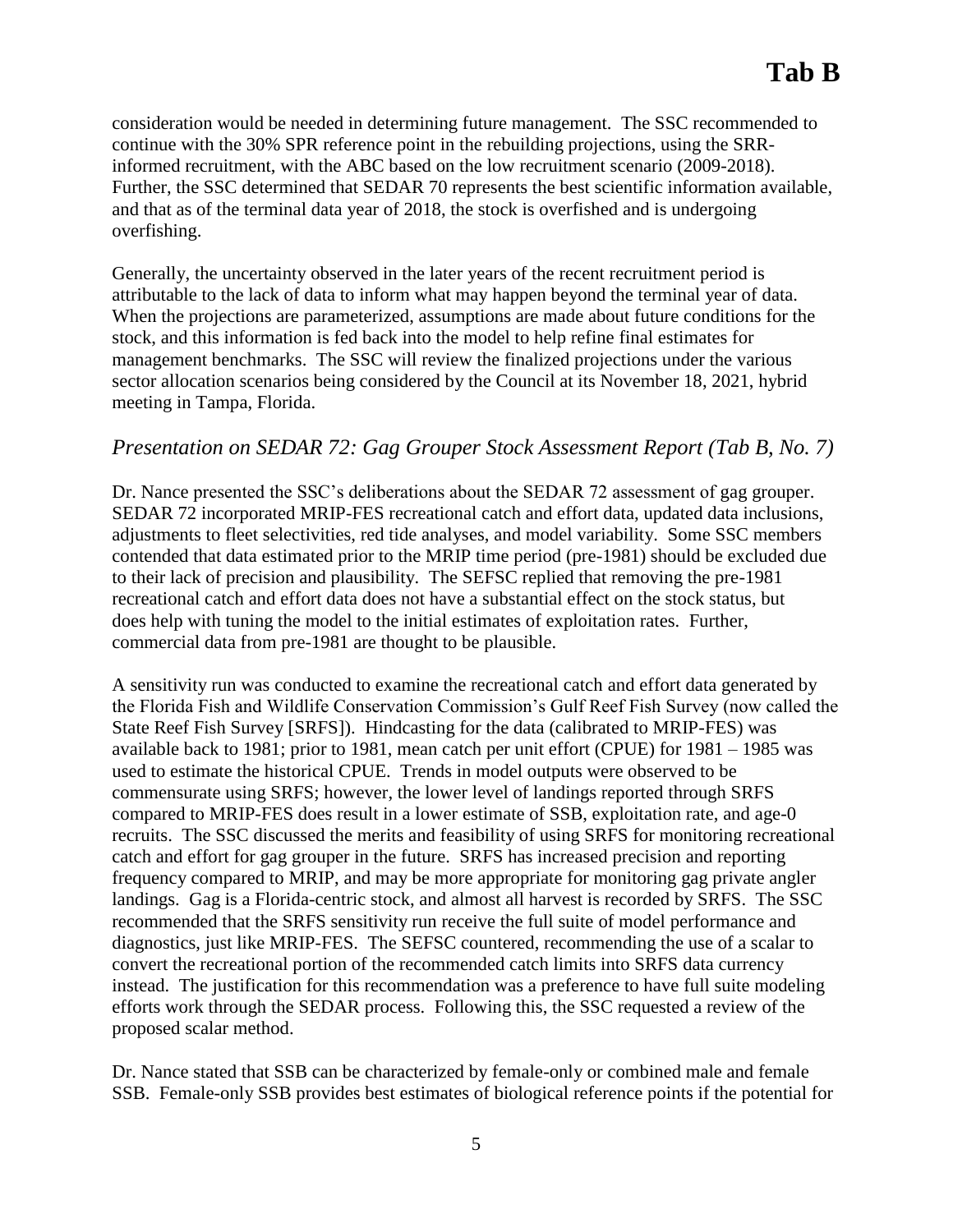decreased fertilization is weak. Combined SSB is best when the potential for decreased fertility is moderate or unknown. Increasingly skewed sex ratios for gag may result in reduced fertilization rates and, as a consequence, reduced population growth. Recent research estimates that males account for  $\sim$ 1% in the fished stock and  $\sim$ 5% in the Madison-Swanson Marine Protected Area. Further, the last strong year class was in 2006/2007, and the relationship between sex ratio and fertilization success is poorly understood. Under both the females-only and sexes-combined scenarios for SSB, SEDAR 72 estimates that gag has been overfished since 2006, with overfishing occurring since 2001. The SSC discussed using the sexes-combined estimate for SSB, considering the currently skewed sex ratio and poor recruitment since 2006/2007. Ultimately, the SSC recommended that the SEDAR 72 stock assessment be considered the best scientific information available.

In exploring the parametrization of the projections, the SSC evaluated three red tide scenarios: 10% of the intensity of the 2005 red tide (low); 30% (medium); and, 72% (high). These estimates assume that the 2021 red tide dissipates in mid-November 2021, based on historical patterns and Ecospace modeling. All red tide mortality scenarios predict that gag is still overfished and undergoing overfishing; however, at F<sub>SPR30%</sub>, the degree to which the stock is overfished is much greater than at F<sub>MAX</sub>. The SSC recognized that closing the fishery would deprive fishery managers of critical fishery-dependent age and length composition data from the directed fleets; data which are critical for monitoring rebuilding. The current  $F_{MSY}$  proxy is FMAX; changing that proxy would require a plan amendment. The SSC supported using the medium severity red tide scenario (30%) based on the Ecospace model, which was viewed as more precautionary than the low severity value (10%). Due to time constraints at the September 2021 SSC meeting, the SSC will revisit gag projections at its November 18, 2021, hybrid meeting in Tampa, Florida.

The Committee asked about the change in stock status and the manner in which the SSB was estimated between the SEDAR 33 Update from 2016, and the SEDAR 72 assessment. Dr. Nance described that the SEDAR 33 Update used females-only, and the recommendation from SEDAR 72 is to use sexes-combined. Although SEDAR 33 Update estimated that the stock was healthy under the females-only estimate of SSB, SEDAR 72 estimates that even using that metric for SSB, the stock would have been overfished and undergoing overfishing. Dr. Nance explained that changes in the data used, and the subsequent years of poor recruitment, may be contributing to the revised estimates of stock status. Another Committee member asked whether the landings in 2020 and 2021 are as low as they are because the fishermen are not fishing in areas with red tide, or if it is estimated that gag are in fact being negatively affected by the red tide bloom. A Committee member replied that based on the life history of gag, the current red tide bloom is likely affecting juveniles and young adult females in nearshore and shallower offshore areas on the West Florida Shelf.

A Committee member asked about the red tide index used for red grouper, which had an episodic mortality index informed by previous events, with estimates made to inform future red tide blooms. For gag, an index was created using the Ecospace model, which represents a newer ecosystem-based approach for incorporating this type of mortality. The Committee also asked about the justification for selecting the sexes-combined SSB estimate over the female-only SSB estimate. Dr. Nance clarified that the females-only SSB estimate treats the population such that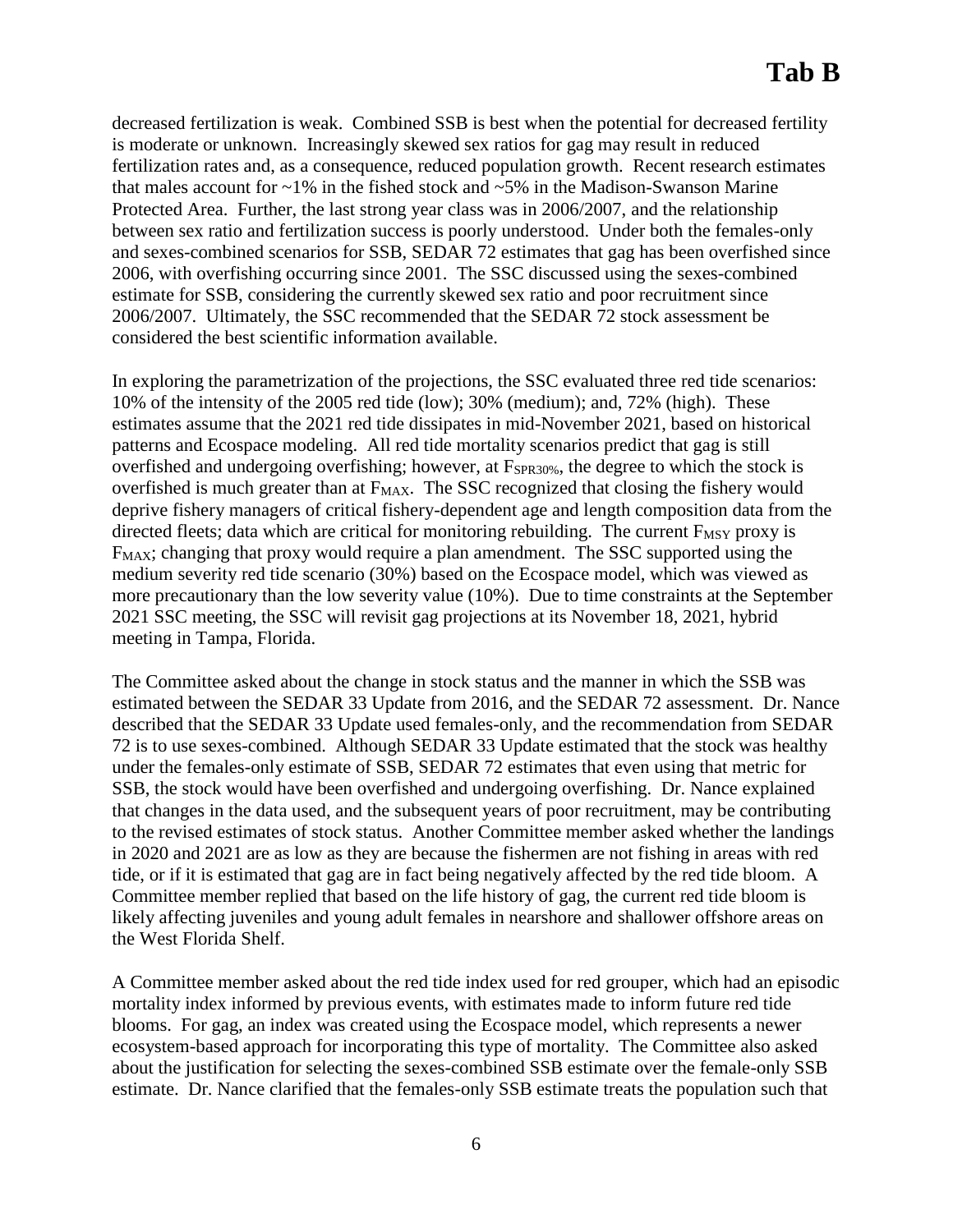the proportion of males is inconsequential as it relates to future recruitment. Conversely, the sexes-combined SSB estimate is more considerate of the proportion of the population that is male, which may be more appropriate if a lack of males is thought to be a limiting factor for future recruitment.

A Committee member questioned whether it was appropriate to assume sperm limitation in the gag population, when in most other cases with protogynous hermaphrodites, the transition to male is socially mediated and based on the proportion of males present in an area. The Committee member asked about any change in the length at which females reach maturity, and asked whether that length has changed recently. Council staff replied that the estimate of the length at which 50% of gag reach sexual maturity has remained generally unchanged, with the estimate still being commensurate with the current minimum size limit (24 inches total length). Council staff then asked about the justification for using metric tons to characterize biomass for gag, compared to the use of number of eggs for red grouper. The SEFSC replied that more data exist for red grouper that allow for the estimation of SSB using number of eggs; whereas, comparatively, less is known about the reproductive characteristics of gag.

A Committee member asked why the SRFS data were not used in the assessment like the MRIP-FES data. The SEFSC replied that the SRFS data were explored as a sensitivity analysis. After the assessment was underway, a historical calibration was made available for the SRFS data back to 1981; however, the SEFSC contended that the calibration had not yet been adequately peerreviewed. Thus, the MRIP-FES data were used to estimate recreational catch and effort. The Committee member countered that MRIP-FES does not capture offshore fishing effort nearly as well as SRFS, and given that gag is a Florida-centric species, it seems appropriate to use SRFS for the purpose of estimating recreational catch and effort. SERO staff replied that additional work was necessary to establish a process for calibrating and incorporating state-generated survey data for all species. The Committee member responded by noting that state survey data are used to inform the red snapper stock assessment in the South Atlantic, but not in the Gulf, and that the disparate application of process between regions is inconsistent and confusing.

A Committee member questioned the dire condition of the gag stock estimated by the SEDAR 72 stock assessment, noting that the fishermen have not been coming to the Council and describing a similarly dire situation. The Committee member continued that using the SRFS data for a complete model for gag would be appropriate, based on the modifications to the MRIP data collection methods made by SRFS to improve on certain aspects of the MRIP survey design. Further, the Committee member added that they were opposed to closing a fishery under any reasonable circumstances. Another Committee member suggested creating an accelerated schedule for evaluating the state survey data, based on the attributes of those surveys, especially compared to the MRIP-FES data. Other Committee members expressed support for considering the SRFS data, especially given the gravity of the outcome of the SEDAR 72 stock assessment. They thought it most important to analyze all the information available before accepting the results of the assessment. The SEFSC repeated that SRFS was analyzed as a sensitivity analysis, but did not receive the full suite of model diagnostics; however, the SRFS data was observed to show a similar trend to the MRIP-FES data. A Committee member replied that the magnitude of differences in the interannual changes in the data were likely different, and asked if the SRFS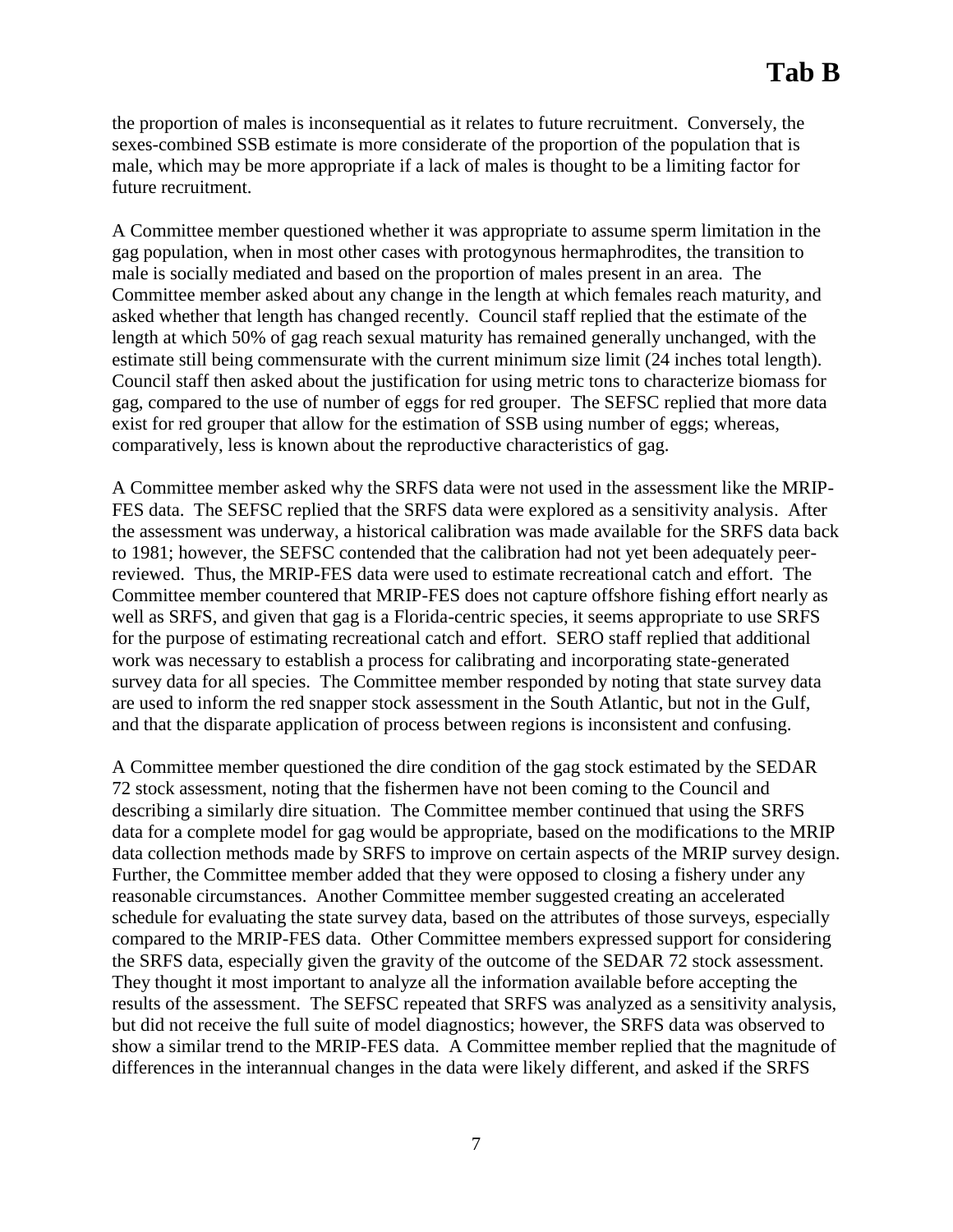data would result in a different estimate of stock status. The SEFSC replied that the stock status may not change, but the estimates of SSB may vary based on the data currency used.

A Committee member brought up the concept of fishery closures. They thought that the process for being considerate of the possibility of fishery closures should begin as early in the review of a stock assessment as possible. They further elaborated that the intention should be to avoid a fishery closure however possible. The Committee discussed the effects of closing a fishery on the fishermen, supporting businesses, the science generated on those species, and the ability to reopen the fishery later. A Committee member recalled the examples of goliath grouper and red drum, and the difficulties associated with trying to reopen those stocks to any sort of harvest. Another Committee member expressed concern about how the Council communicates to the stakeholders that it will do what it can to avoid a fishery closure. A Committee member added that there may be limitations on what the Council can do with respect to the requirements of it under the Magnuson-Stevens Fishery Conservation and Management Act, and that the catch recommendations begin with the SSC, not the Council. Committee members supported the idea of asking the SSC to present options to the Council for ways to rebuild the gag stock without closing the fishery. SERO staff recommended considering the broader approaches being considered for reef fish management as a whole, as opposed to just avoiding a closure, and added that contemporarily, data collection seemed to be at the heart of that larger issue.

## *Individual Fishing Quota (IFQ) Programs (Tab B, No. 9)*

## [Presentation from the National Academy of Sciences on](https://gulfcouncil.org/wp-content/uploads/B-9a-GoM-FMC-Briefing_FINAL.pdf) *The Use of Limited Access Privilege [Programs in Mixed-Use Fisheries](https://gulfcouncil.org/wp-content/uploads/B-9a-GoM-FMC-Briefing_FINAL.pdf)*

The Committee received a presentation on the National Academies of Sciences (NAS) study on the Use of Limited Access Privilege Programs (LAPPs) in Mixed-Use Fisheries from Dr. Bonnie McCay, the NAS Committee Chair, and Dr. Marty Smith, an NAS Committee member (Tab B, No. 9a). The presentation reviewed the charge to the NAS Committee, its methodological approach, and the overall findings of the study, and highlighted the main finding of little discernable impact from LAPPs on recreational fisheries in the Gulf of Mexico. Drs. McCay and Smith highlighted the major information gaps that prevented the NAS Committee from fully examining economic and social impacts, noting the scarcity of data as the biggest obstacle to enabling a clearer picture of how these fisheries interact. Dr. Smith summarized that the Gulf LAPPs were effective in doing what they were designed to do, adding that there is always room for improving program performance.

A Committee member asked about ways to facilitate participation for new entrants to the programs. Dr. Smith noted that quota set-asides could be used, but added that it can be challenging to decide who qualifies and that set-asides are easier to incorporate into the initial design of a program than into an existing program. Dr. McCay added that the issue of new entrants exemplifies the importance of having transparency in the share and allocation markets, so that those wanting to get involved have an idea of prices and of how difficult entry would be. The existing markets are not centralized, making it difficult to know where quota is available and whether the prices are reasonable.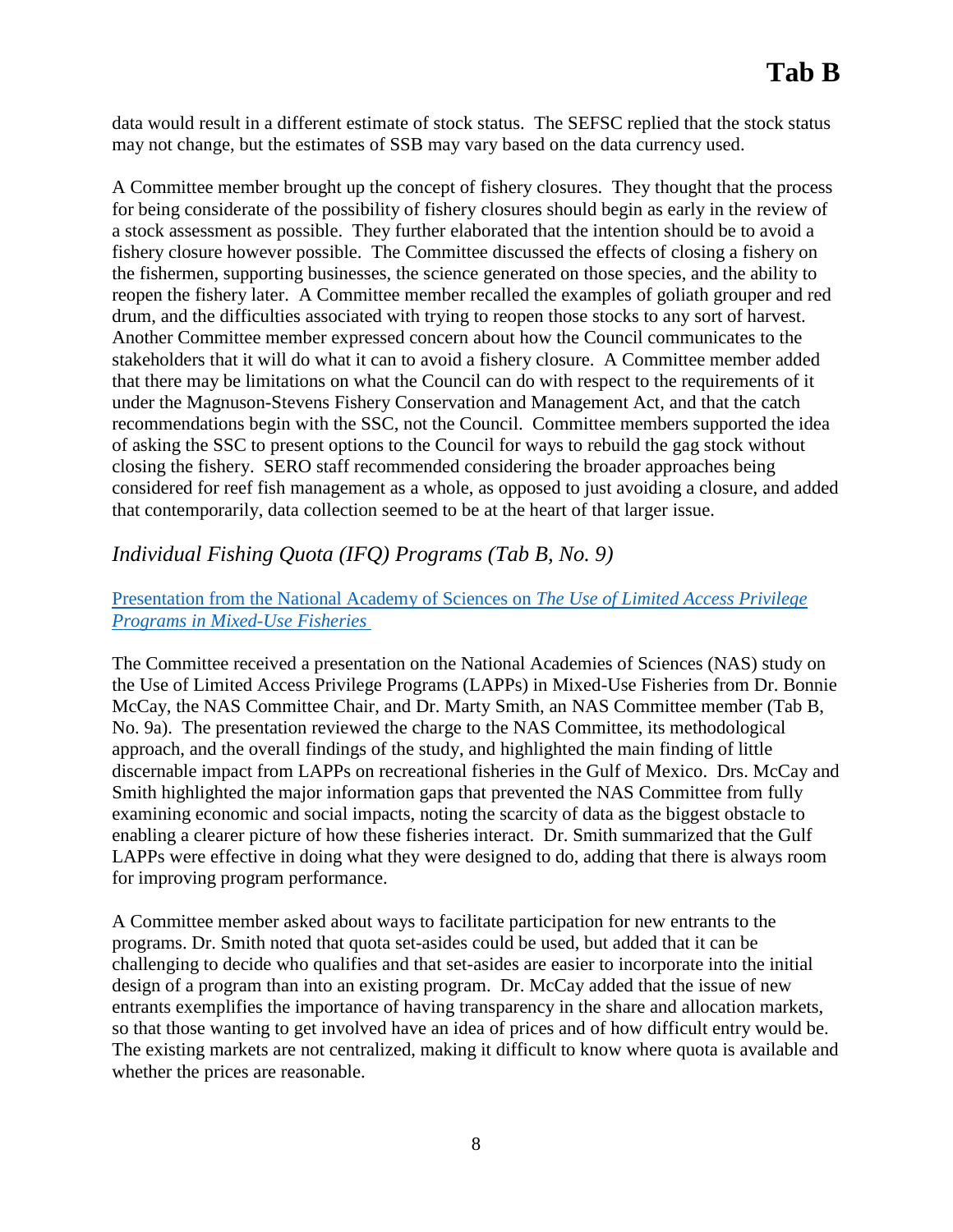### *Discussion: Focus Group Formation*

Mr. Strelcheck presented the proposed process document for establishing an IFQ focus group (Tab B, No. 9d). The Committee discussed the proposal, including a suggestion to expand the focus group's charge to incorporate a review of the IFQ programs' goals and objectives alongside their recommendations.

The Committee recommends, and I so move, **that the charge of the IFQ Focus Group be expanded to require a review of the current IFQ programs goals and objectives and recommend their replacement/retention. The revised goals and objectives shall serve as the bases for the Focus Group recommendations.**

*Motion carried 9 to 5.*

The Committee discussed the potential membership positions on the focus group, including whether to retain the public participant role. It was suggested to add a position for someone who knows a lot about the IFQ programs and how they work, but who is not financially invested in the programs. The idea is to include someone who can take a broader view of the programs, in contrast to the remaining positions that represent a particular participation role with a financial interest in the fishery. This additional membership position could potentially be an academic or someone who works for an NGO.

The Committee recommends, and I so move, **to add to the membership of the IFQ Focus Group a person who is well versed in the program but does not hold shares or allocation.**

*Substitute Motion carried with one in opposition.* 

The Committee discussed the timeline for establishing the IFQ focus group and the status of Reef Fish Amendment 36B, which considers modifications to the IFQ programs. The Committee decided to move forward with forming the focus group and to further postpone holding public hearings for Amendment 36B.

The Committee recommends, and I so move, **that the process document provided be utilized to advertise and solicit members of the IFQ Focus Group.**

*Motion carried with one in opposition.* 

# *Discussion: SSC Recommendation on Final GRSC Report and LDWF Red Snapper Abundance Studies (Tab B, No. 11)*

Dr. Nance reviewed the SSC's discussions on a project commissioned by the Louisiana Department of Wildlife and Fisheries to estimate absolute abundance of red snapper off Louisiana (LGL Study). The study area was divided into three regions (West, Central, and East), and each zone was divided into four depth zones  $(10 - 25 \text{ m}, 25 - 45 \text{ m}, 45 - 100 \text{ m}, \text{ and } 100 - 10 \text{ m}$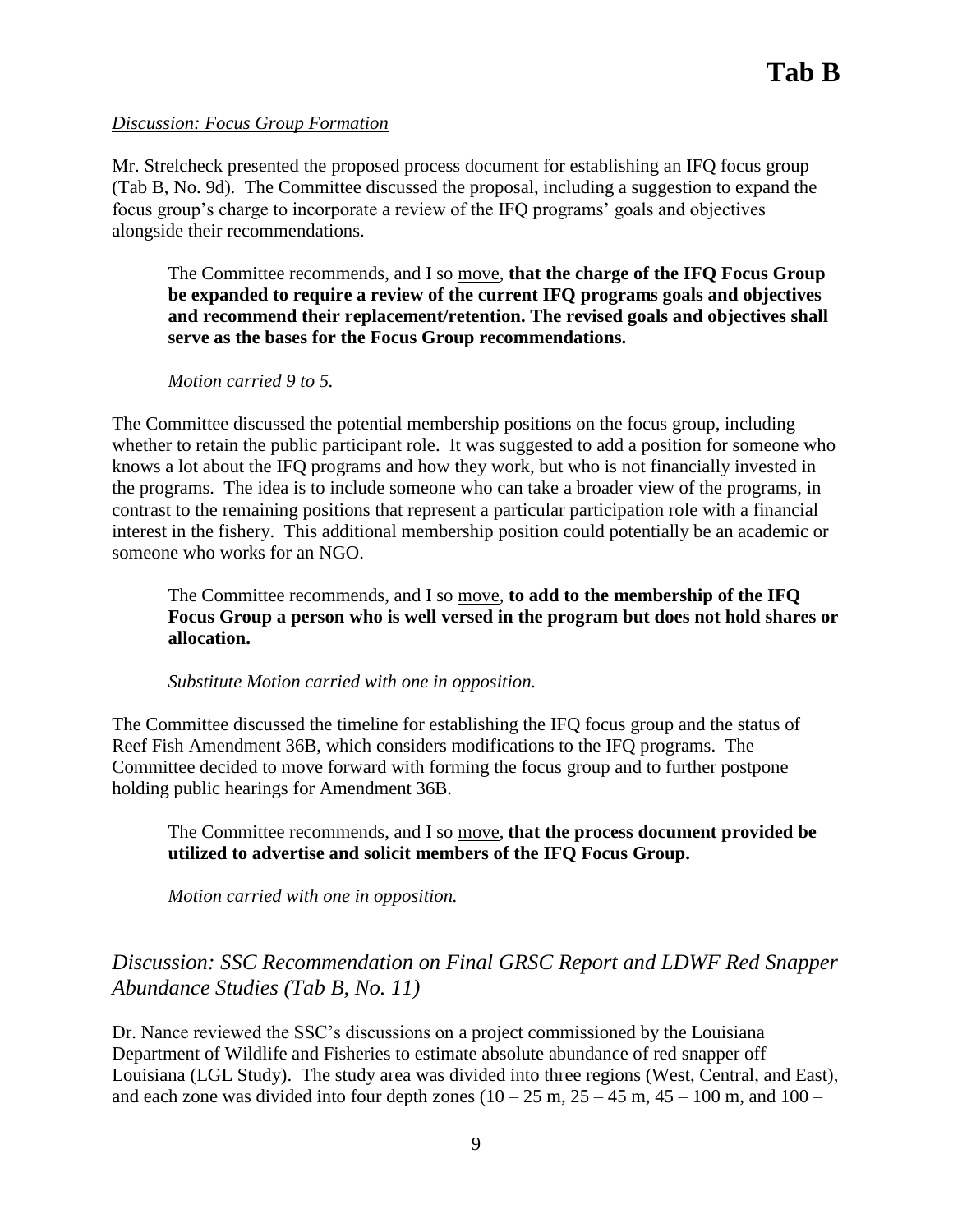150 m). Sampling of 106 sites (37 sites on the West, 33 on the Central, and 36 on the East Region) occurred during the summer and fall months of 2020. Hydroacoustics were used to identify red snapper and estimate abundance, with submersible rotating video sampling deployed at discrete sites near structure and paired with the hydroacoustic sampling. A generalized additive model was used to quantify total fish density, while a generalized additive mixed model was constructed to quantify the proportional density of red snapper. The LGL study estimates an absolute abundance of 6,027,890 red snapper in Louisiana offshore waters (95% CI: 4,665,675 – 7,787,825 red snapper), with a coefficient of variance (CV) for this estimate of 13.1%. Most of the biomass of red snapper is thought to occur over the uncharacterized bottom (UCB). Red snapper abundance and biomass estimates from the LGL study were markedly less than that estimated by the Great Red Snapper Count (GRSC) for Louisiana. Several SSC members commented that the difference could be heavily influenced by the catch rates observed between the two studies. The SSC discussed the limitations of interpreting the LGL study results without more information on the sampling design, and requested a written document from LDWF detailing that sampling design. The next steps for the SSC would be to evaluate LGL study sampling design; determine if the LGL study should supplement the GRSC for Louisiana; and, compare these independent study abundance estimates with the NMFS bottom longline survey.

Dr. Greg Stunz reviewed the final results of the GRSC and the response to reviewer comments received during the independent peer-review of the study in March and April of 2021. A stratified random sampling design was used in place of the original random forest approach, and additional variability was captured (including adding a 'variance buffer'). Estimators and calibrations were refined, and the contribution of the UCB was re-evaluated. An alternate estimator of variance to capture additional uncertainty, and another to reduce bias, were developed. The final results of the GRSC estimated that 118 million Gulf red snapper (age-2+) were present in the U.S. Gulf, with a CV of 15%.

The SSC discussed how to get from an estimate of absolute abundance to a point where a catch level could be recommended. SSC members thought that having the GRSC move through the SEDAR process for thorough consideration was most appropriate, and clearly stated that the GRSC and LGL studies should be treated completely separately, and not be directly compared. Ultimately the SSC recommended that the design and data from the GRSC are suitable for consideration in the SEDAR 74 process, with further evaluation of the estimates of absolute abundance and the methods and analysis used for estimation of the red snapper population.

A Committee member asked what the path forward was for the LGL study and the GRSC. Council staff and Dr. Nance concurred that the SSC needed to review the sampling design for the LGL study before it could be considered further. Dr. Nance stated that the SSC thought it was best for the GRSC to move through the SEDAR process.

*Draft Framework Action: Modification of Vermilion Snapper Catch Limits (Tab B, No. 10)*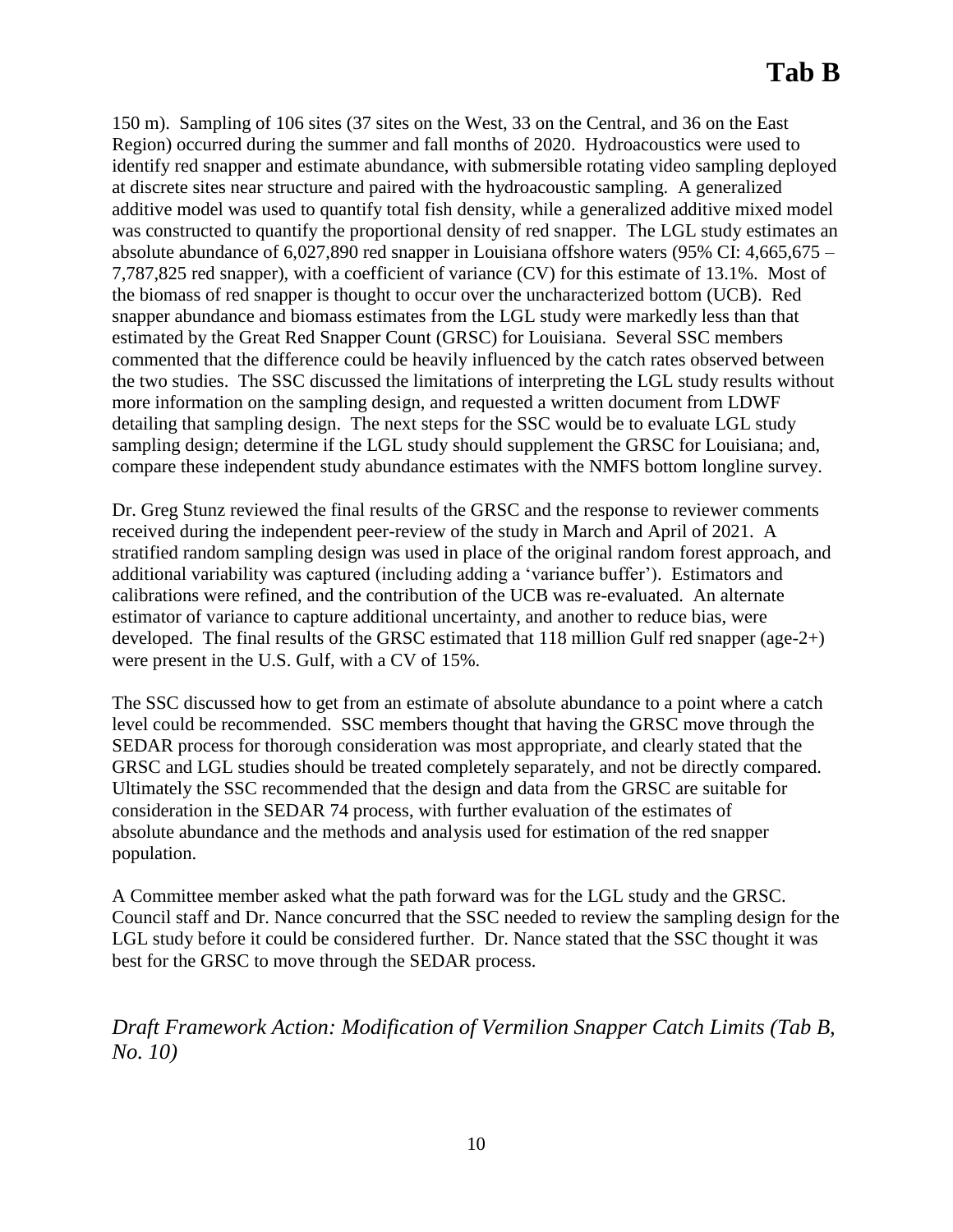Council staff noted that the vermilion snapper framework action is a follow-up to the latest vermilion snapper stock assessment (SEDAR 67). Following its review of SEDAR 67, the SSC determined that the stock was not overfished or experiencing overfishing and could support higher catch levels.

Staff reviewed the purpose and need for the framework action and discussed the two management alternatives considered. Staff noted that the no action alternative (Alternative 1) is not a viable alternative because the catch limits, which are expressed in MRIP-CHTS units, do not represent the best scientific information available. Alternative 2 would modify the OFL, ABC, and ACL for vermilion snapper based on the recommendation of the SSC. Committee members suggested that the need statement be modified to be consistent with the need statement included in the current red grouper framework action.

The Committee recommends, and I so move**, in Action 1, to make Alternative 2 the preferred alternative.**

**Alternative 2: Modify the OFL, ABC, and ACL for vermilion snapper based on the recommendation of the Scientific and Statistical Committee (SSC) for a constant catch yield for 2021 to 2025, and then maintains the ACL at the 2025 level for subsequent fishing years or until changed by management. The stock ABC equals OY and the ACL equals the ABC.**

| Year                                     | OFL | <b>ABC</b> | $\mathbf{A}\mathbf{C}\mathbf{L}$ |
|------------------------------------------|-----|------------|----------------------------------|
| $2021-2025+$ (MRIP-FES)   8,600,000      |     | 7,270,000  | 7,270,000                        |
| Note: Values are in pounds whole weight. |     |            |                                  |

*Motion carried without opposition*.

# *Discussion: Draft Snapper Grouper Amendment 44 and Reef Fish Amendment 55: Modifications to Southeastern U.S. Yellowtail Snapper Jurisdictional Allocations, Catch Limits, and South Atlantic Sector Annual Catch Limits (Tab B, No. 8)*

Council staff reviewed a presentation describing possible actions to be included in a joint amendment between the Gulf and South Atlantic Councils addressing southeastern U.S. yellowtail snapper. This stock is jointly managed by the Councils, with a jurisdictional allocation of 75% to the South Atlantic Council and 25% to the Gulf Council, based on historical fishing years during which the fishery operated without ACLs. This jurisdictional allocation used recreational catch and effort data from the Marine Recreational Fisheries Statistics Survey, which predated MRIP. The most recent stock assessment of yellowtail snapper, SEDAR 64, determined that the stock was not overfished or undergoing overfishing as of 2017. Current actions directly affecting the Gulf Council include revising the jurisdictional allocation based on applying MRIP-FES data to the current or revised time series, and setting the Gulf ACL with or without using the Gulf Council's ACL/ACT Control Rule.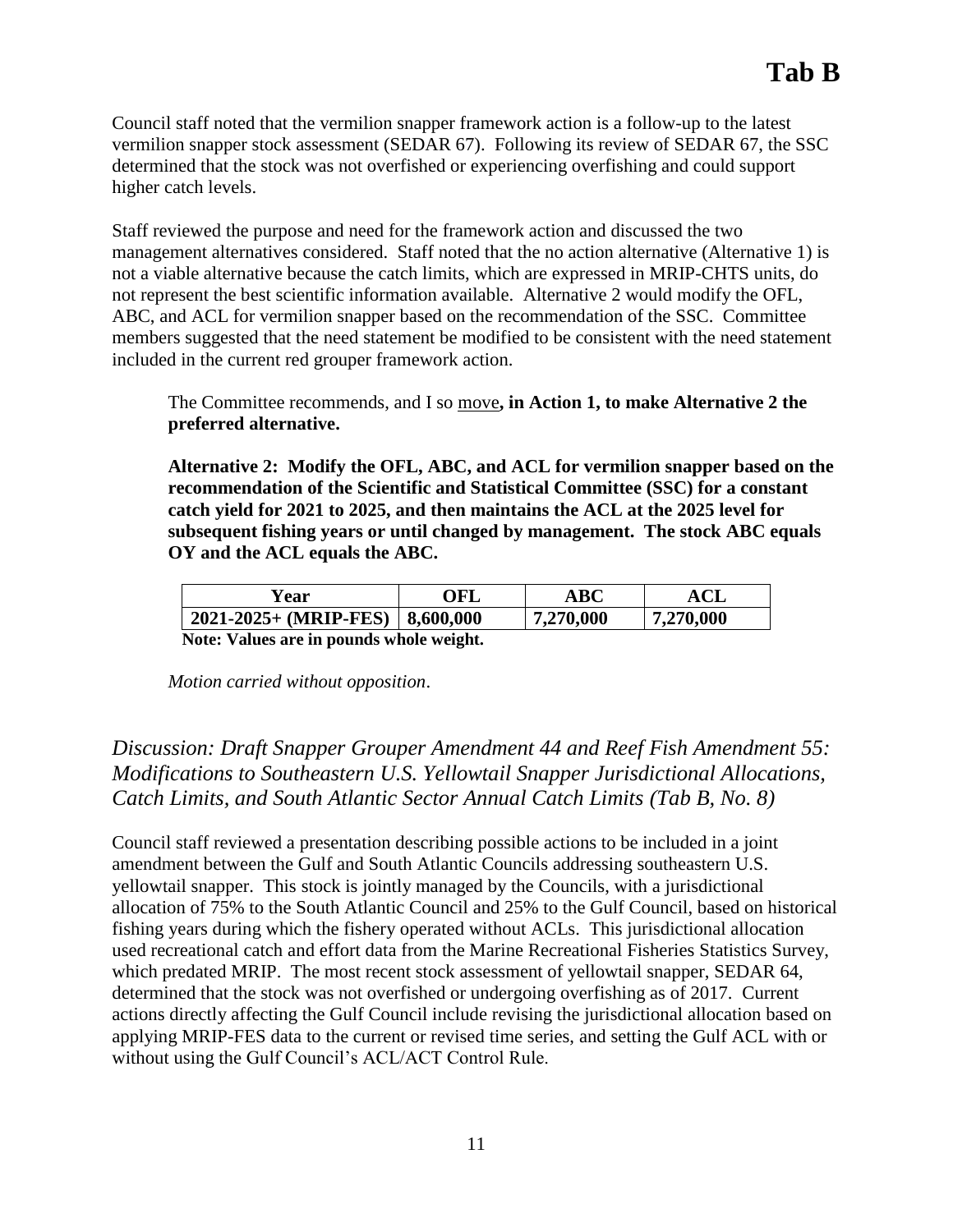Committee members inquired how the joint amendment process would work for this species. Staff replied that the Councils would need to agree on certain actions affecting both Councils, such as the jurisdictional allocations. Staff will use explicit labeling in the amendment to demarcate which actions are joint, and which apply to a specific Council. However, agreement on a joint preferred alternative for the jurisdictional allocation is imperative, as it affects almost all other actions in the document, regardless of Council. A Committee member mentioned looking into a joint Council working group, or some other avenue, for seeking consensus on joint actions. Staff will work with Council leadership to explore options for this idea.

A Committee member expressed a desire to see a constant catch scenario proposed for the stock ABC and Council-specific ACLs. Staff replied that developing a constant catch scenario was possible, and would need to be reviewed and recommended by the Councils' SSCs. Staff noted that the projections would need to be redone, and also noted the dated terminal year of the assessment as 2017.

A Committee member asked about the use of SRFS data for evaluating yellowtail snapper. Another Committee member replied that yellowtail snapper was just added to SRFS in 2020, along with the Atlantic coast of Florida and the Florida Keys. Therefore, there may not be much data to evaluate at this point, but what has been collected thus far can certainly be provided. The Committee discussed the high variability and uncertainty about the MRIP-FES estimates of recreational catch and effort observed in the last several years for the Gulf, and requested that any information to help describe that catch and effort be provided. In addition to any SRFS data, the Committee asked that data on the number and results of APAIS intercepts specific to the Gulf also be furnished and examined.

A Committee member questioned the use of the historical period of 2000 – 2008 for evaluating the jurisdictional allocation. They noted the range expansion of yellowtail snapper up the west coast of Florida to regions like Tampa Bay, and the increasing trend in the recreational landings as the stock expands to areas of greater recreational fishing effort. This range expansion, which may be attributable to climate change and/or other environmental factors, should be considered in the time series options evaluated for determining the jurisdictional allocation. Another Committee member expressed a desire to see the comparisons of the landings to the ACLs for the South Atlantic recreational and commercial sectors, which they thought may be informative for the jurisdictional allocation discussion.

A Committee member recounted the recommendation from the Gulf Council's Reef Fish AP, which was "To recommend maintaining status quo fishing conditions/levels for yellowtail snapper in the Gulf of Mexico considerate of any changes due to MRIP-FES or declining yield streams." Staff added that a discussion of the proposed actions and alternatives for SG44/RF55 will be held with the Gulf Council's Reef Fish AP during its in-person meeting in Tampa, Florida, on January 5, 2022.

A Committee member recommended adding an action for Gulf commercial trip limits. They noted that many fishermen in Monroe County, Florida, hold permits in both Councils' jurisdictions, and likely fish in both regions for yellowtail snapper. Thus, it may be appropriate to establish commensurate regulations with respect to commercial trip limits between the